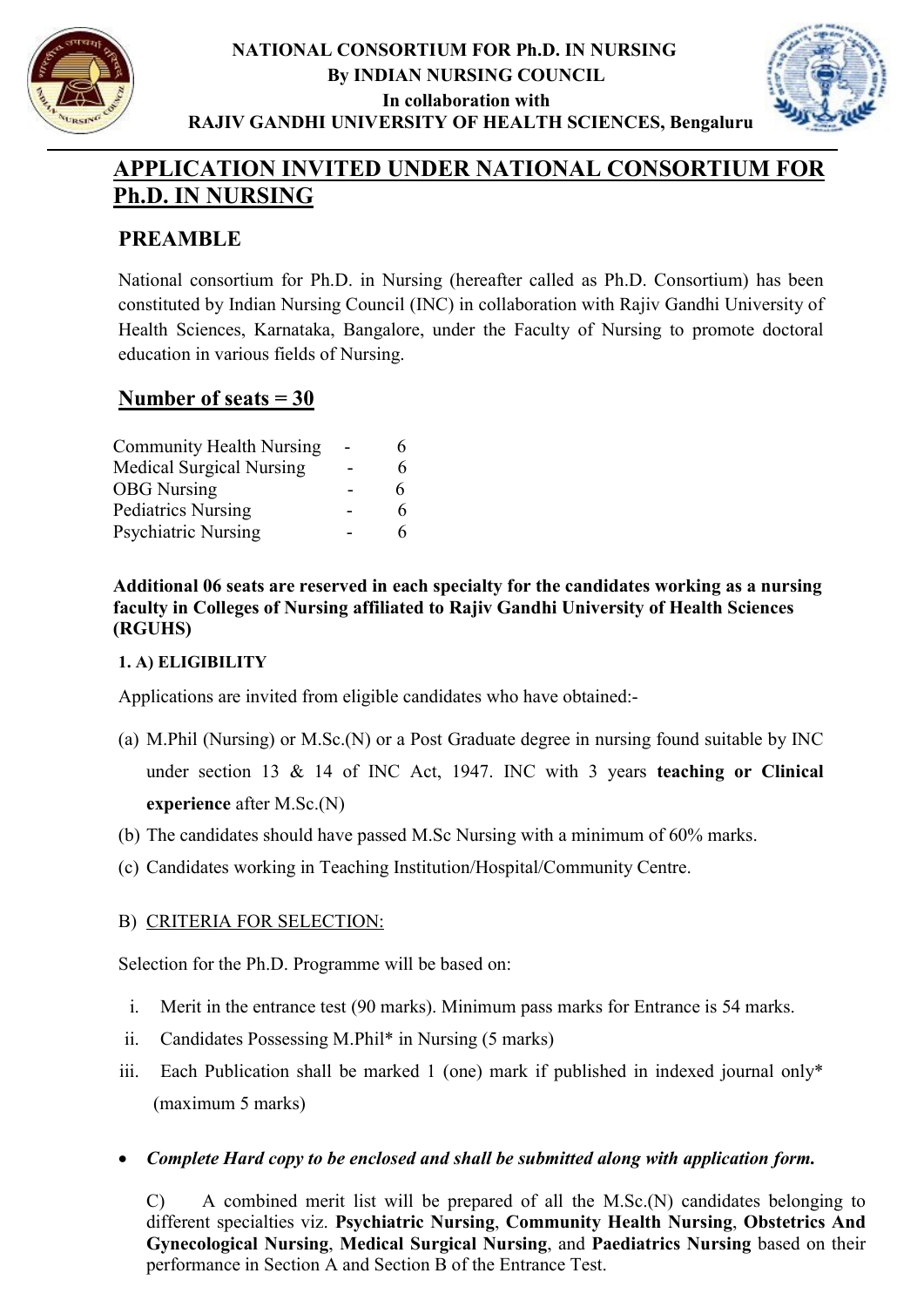



RAJIV GANDHI UNIVERSITY OF HEALTH SCIENCES, Bengaluru

Separate merit list for candidates working in College of Nursing affiliated to Rajiv Gandhi University of Health Sciences shall be prepared.

D) On the basis of merit list as prepared above, select list of candidates would be issued keeping in view their Specialization in M.Sc.(N) and the number of seats available in each Specialization.

## 2. APPLICATION FORM FOR ENTRANCE EXAMINATION:

The prescribed application form may be downloaded from www.indiannursingcouncil.org.

The duly filled in application form may be submitted along with D.D of Rs.3,000/- drawn in

favour of Nodal officer, National Consortium for Ph.D in Nursing payable at Bangalore

## Instruction for Filling up of the Application Form:

- 1. Incomplete application will be rejected.
- 2. Declaration from the Principal/CNO/MS of the organization (as applicable) where the candidate is working.
- 3. Application received after the last date application will be rejected.
- 4. Present place of work has to be duly filled in otherwise it will be considered as incomplete.
- 5. Anybody involving in Malpractices with respect to fake Certificates, fake Degree etc. will be disqualified and suitable action will be initiated.
- 6. Publication/Details received after last date will not be considered.
- 7. Option for centre of the Examination to be ticked.
- 8. Attested Photocopy of  $10<sup>th</sup>$  Class certificate.
- 9. Attested Photocopy of M.Sc.(N) degree mark sheet.
- 10. Attested Photocopy of M.Sc.(N) degree certificate.
- 11. Attested Photocopy of M.Phil.(N) degree mark sheet.
- 12. Attested Photocopy of M.Phil.(N) degree certificate.
- 13. Self-addressed envelope to be enclosed for dispatching of Admit Card (consortium will bear the cost).
- 14. Admit Card generated by internet need to be submitted along with application form.
- 15. Attested Photocopy of teaching or Clinical experience certificate after M.Sc.(N) 3 years.
- 16. Attested Photocopy of Publications.

## SCHEDULE FOR THE CANDIDATES WHO MAY APPLY FOR PH.D. IN NURSING

| SI.            | <b>Particulars</b>                                           | <b>Dates</b>                            |
|----------------|--------------------------------------------------------------|-----------------------------------------|
| No.            |                                                              |                                         |
|                | Date of Notification                                         | $31st$ May, 2022                        |
| 2              | Last date for downloading Application Form from INC          | $20^{th}$ June, 2022                    |
|                | website                                                      |                                         |
| 3              | Last Date of Receipt of Filled in Application Forms at the   | $1st$ July, 2022                        |
|                | nodal centre (St. John's College of Nursing, Bangalore) upto |                                         |
|                | $4:00 \text{pm}$                                             |                                         |
| $\overline{4}$ | Date & Time of Entrance Test                                 | $21st$ August, 2022                     |
|                | Venue: INC, New Delhi / RGUHS, Bangalore                     |                                         |
| 5              | Declaration of Result (after 5:30 pm)                        | 29 <sup>th</sup><br><b>August, 2022</b> |
| 6              | Last Date of Admission for selected candidates               | $7th$ October, 2022                     |
| 7              | Last date of admission for waitlisted candidates             | $21st$ October, 2022                    |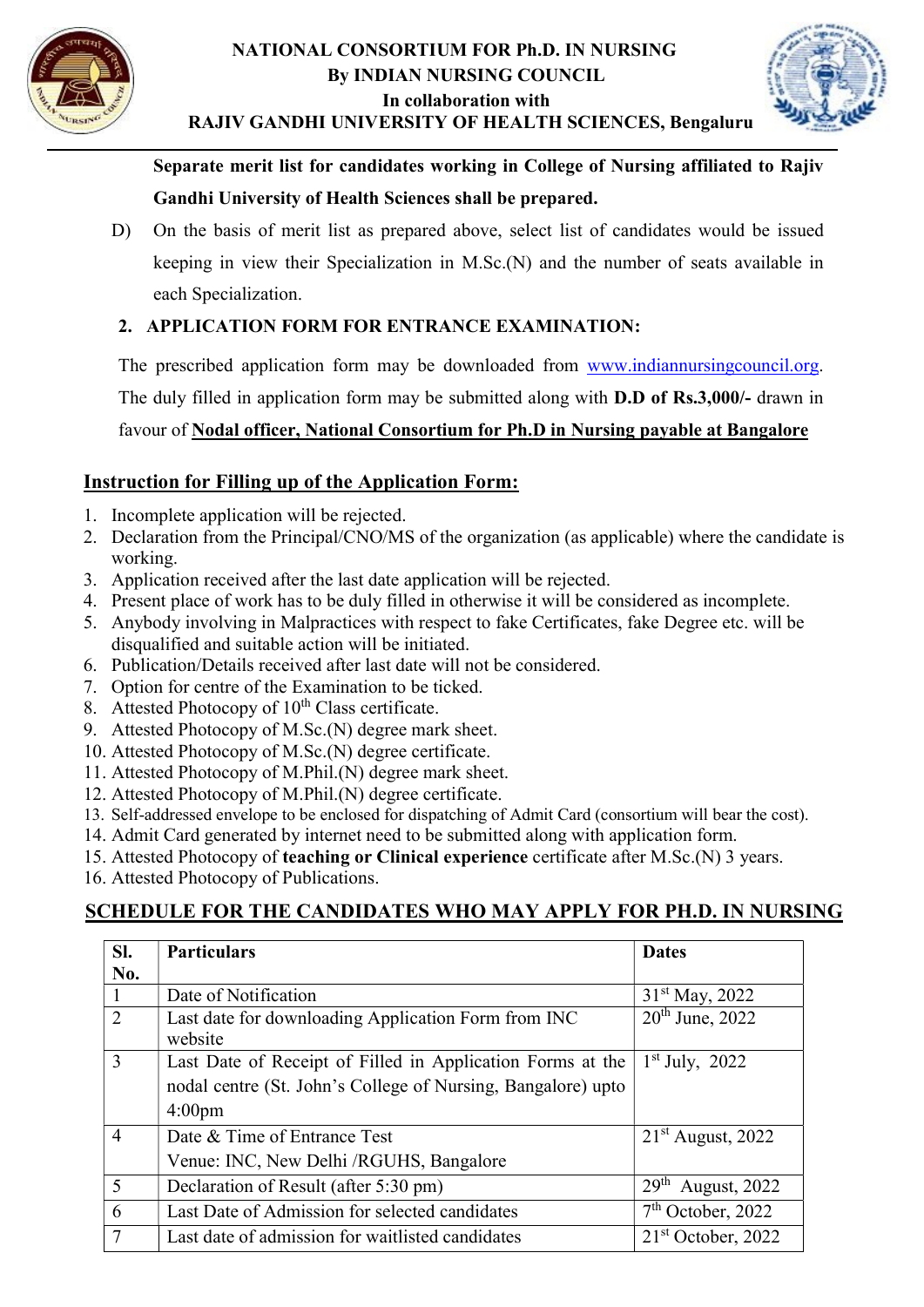



RAJIV GANDHI UNIVERSITY OF HEALTH SCIENCES, Bengaluru

#### Note: Procedure for registration as given in prospectus is applicable to the candidates who qualify the entrance examination

#### Instruction for Selected Candidates:

- 1. Authentication from SNRC with regard to RN&RM Certificate.
- 2. Verification of Original Certificates & Documents by the Nodal Officer.
- 3. Transcript from the Principal of College of Nursing from where the applicant has qualified M.Sc.(N).

### Duly filled in application form has to be submitted to the nodal centre on or before 1<sup>st</sup> July, 2022 by 4:00 p.m. to the following address:

Dr. (Mrs.) K. Reddemma Nodal Officer for National Consortium for Ph.D. in Nursing, C/o Principal, St. John's College of Nursing, St.John's National Academy of Health Sciences, Sarjapur Road, Bangalore – 560034, Karnataka. Ph: 080-25525122 E-mail: reddemma@rediffmail.com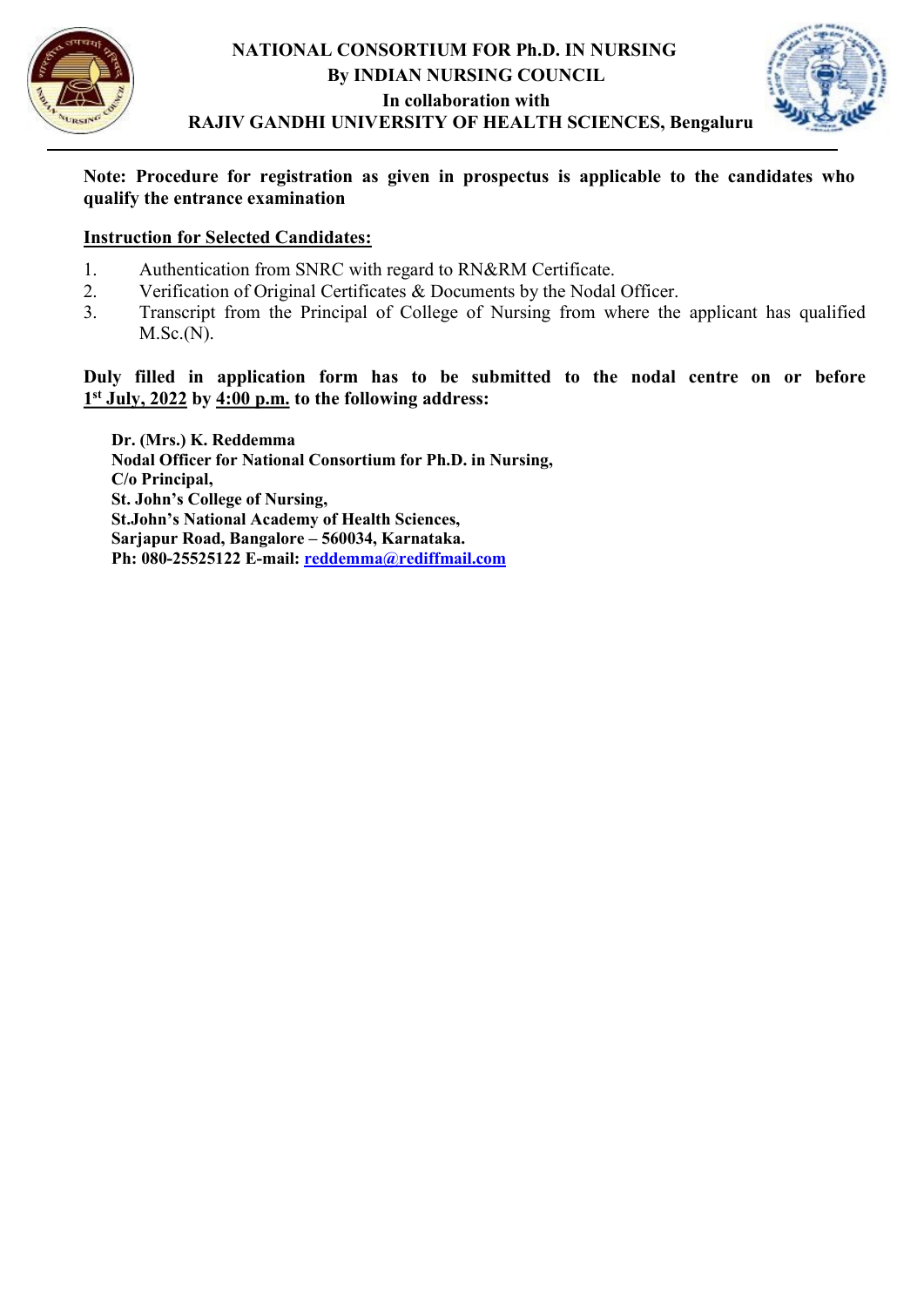



## RAJIV GANDHI UNIVERSITY OF HEALTH SCIENCES, Bengaluru

Registration No.

|                                                                                                |                      | <b>APPLICATION FORM for the Entrance Examination</b> |                      |  |  |
|------------------------------------------------------------------------------------------------|----------------------|------------------------------------------------------|----------------------|--|--|
| Please fill in all the entries in CAPITAL LETTERS with BALL PEN only.                          |                      |                                                      | Affix latest         |  |  |
| <b>For Office Use</b>                                                                          |                      |                                                      | passport size        |  |  |
| Date of Receiving of Application                                                               |                      |                                                      | photograph duly      |  |  |
| Fee paid (Rs.)                                                                                 |                      |                                                      | attested             |  |  |
| Signature of Receiving Clerk                                                                   |                      |                                                      | <b>DO NOT STAPLE</b> |  |  |
| <b>1. Personal Details</b>                                                                     |                      |                                                      |                      |  |  |
| <b>Name</b> (Use CAPITAL LETTERS only. Leave a blank box between First, Middle & Last Names)   |                      |                                                      |                      |  |  |
|                                                                                                |                      |                                                      |                      |  |  |
| Date of Birth<br>Age in years                                                                  | <b>Mother's Name</b> |                                                      |                      |  |  |
|                                                                                                |                      |                                                      |                      |  |  |
| As on 31-12-22<br><b>DAY</b><br><b>MONTH</b><br><b>YEAR</b>                                    |                      | <b>Nationality</b>                                   |                      |  |  |
| Father's Name (Use CAPITAL LETTERS only. Leave a blank box between First, Middle & Last Names) |                      |                                                      |                      |  |  |
|                                                                                                |                      |                                                      |                      |  |  |

#### 2. Details of Qualifying Examination

| S.No. | <b>Examination</b>        | Name of College & Place | <b>Specialty</b> | <b>Board</b><br>University | Year of<br>Passing | Aggregate<br>$\frac{0}{0}$ | <b>RN&amp;RM</b><br>No. |
|-------|---------------------------|-------------------------|------------------|----------------------------|--------------------|----------------------------|-------------------------|
|       | M.Sc.(N)                  |                         |                  |                            |                    |                            |                         |
| ◠     | <b>M.Phil. in Nursing</b> |                         |                  |                            |                    |                            |                         |

#### 3. Details of Fee

| Draft No. | Date | Amount (Rs.) | <b>Name of Bank</b> |
|-----------|------|--------------|---------------------|
|           |      |              |                     |
|           |      |              |                     |

4. Option for centre of entrance examination 1. Delhi  $\Box$  2. Bangalore  $\Box$  5. NOC from head of the institution/HOD 1. Y  $\Box$  2. N  $\Box$ 

6. Applying under the reservation for the faculty working under Rajiv Gandhi University of Health Sciences merit : 1 Y | 2 N | | DECLARATION BY THE APPLICANT

I..............………………………………….……..........S/o or D/o...……………………………………................declare that all the statements given in this application form are true to the best of my knowledge. I understand that if any of the statements are found wrong, my admission will stand cancelled. If admitted, I will abide by the rules & regulations in force in RGUHS and National consortium for Ph.D. in Nursing and as amended from time to time and pay the prescribed fees.

| 8. Correspondence Address (where Hall Ticket has to be sent) |
|--------------------------------------------------------------|
|                                                              |
|                                                              |
|                                                              |
|                                                              |
|                                                              |
|                                                              |
| PIN                                                          |
|                                                              |

Phone No. with STD Code: Mobile No. E-mail

Signature of the Candidate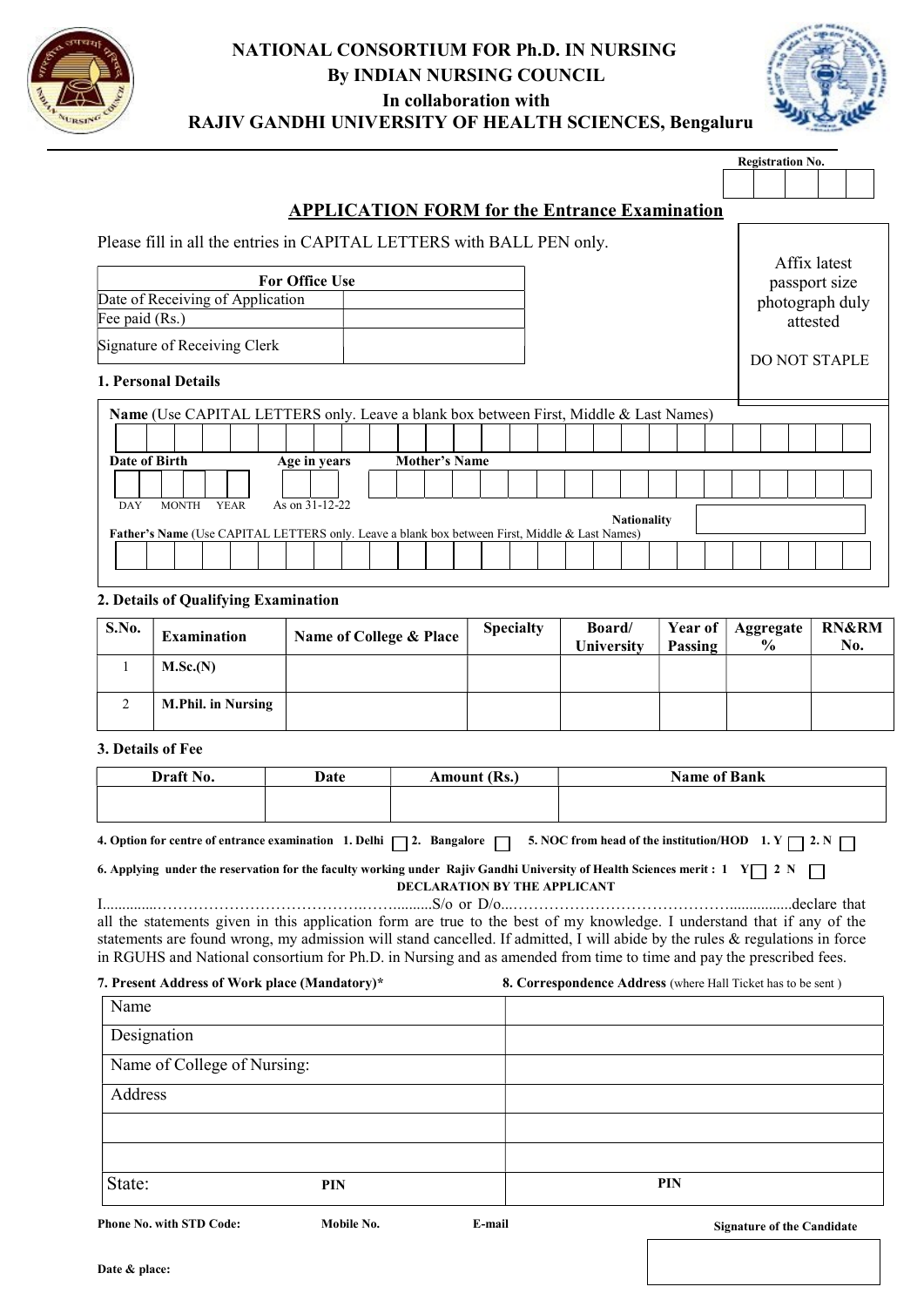

## NATIONAL CONSORTIUM FOR Ph.D. IN NURSING By INDIAN NURSING COUNCIL In collaboration with RAJIV GANDHI UNIVERSITY OF HEALTH SCIENCES, Bengaluru



## Declaration by the Principal (in the institution letter head) for teaching institutions

|           |                 | This is to Certify that the Ms./Mr.                                                                                                 |                      |
|-----------|-----------------|-------------------------------------------------------------------------------------------------------------------------------------|----------------------|
|           |                 |                                                                                                                                     |                      |
|           | University      |                                                                                                                                     |                      |
|           |                 |                                                                                                                                     | Signature with Seal  |
|           |                 |                                                                                                                                     |                      |
|           |                 |                                                                                                                                     |                      |
|           |                 |                                                                                                                                     |                      |
|           |                 | Declaration by the CNO/MS/CMO(letter head of the organization for hospital/community centre)<br>This is to Certify that the Ms./Mr. |                      |
|           |                 |                                                                                                                                     |                      |
|           |                 |                                                                                                                                     | Signature with Seal: |
|           |                 |                                                                                                                                     |                      |
| Address : |                 |                                                                                                                                     |                      |
|           | Date and Place: |                                                                                                                                     |                      |